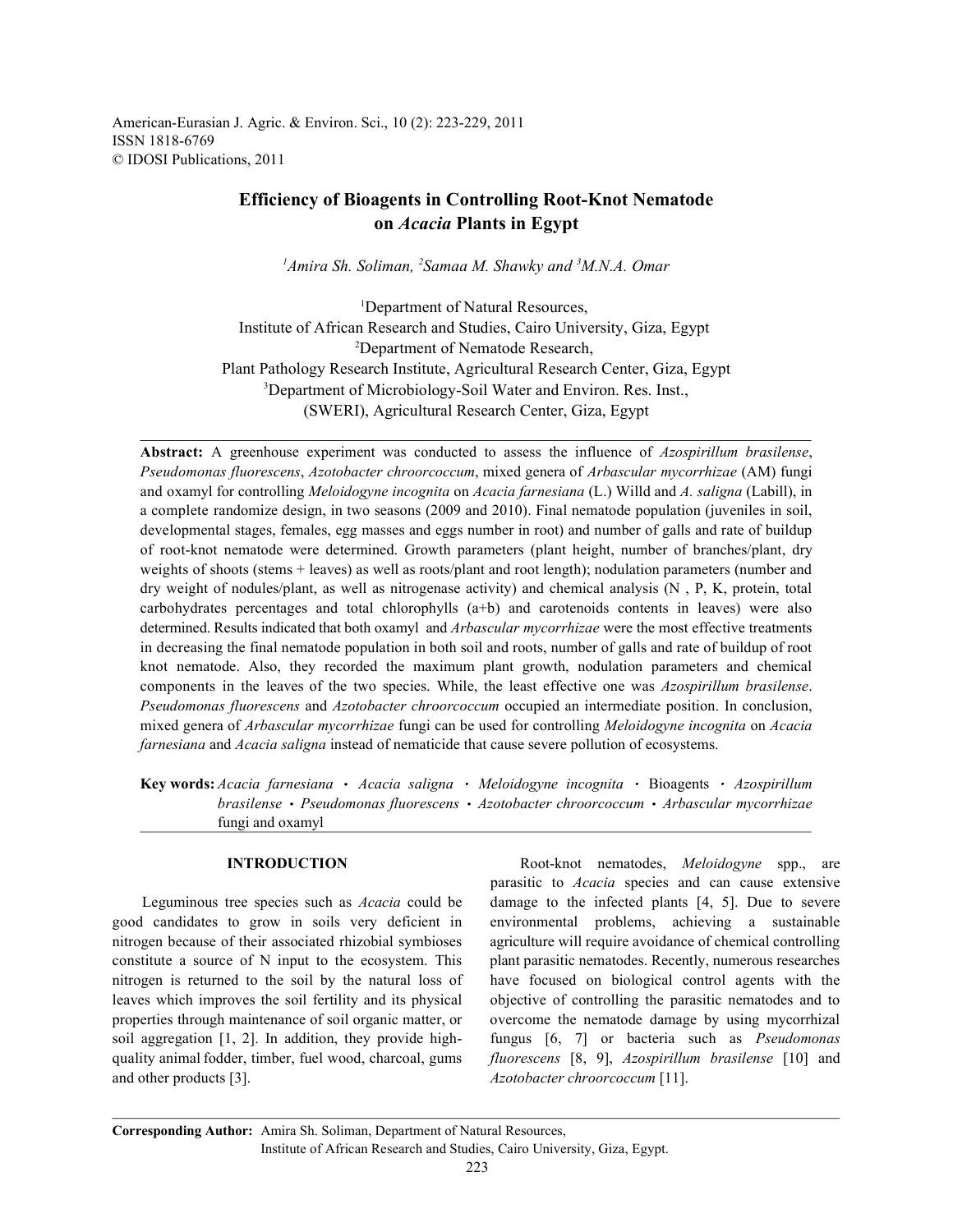was controlling root-knot nematode; *Meloidogyne incognita*; on *Acacia farnesiana* (L.) Willd and *A. saligna* (Labill) by using different biological antagonists in comparing with nematicide in order to improve the growth and the chemical components of the pathogen plants.

## **MATERIALS AND METHODS**

The experiment was conducted at the experimental greenhouse of Nematodes Research Department, Plant Pathology Research Institute, Agricultural Research Center (ARC), Giza, Egypt. and at the Experimental Laboratory of the Natural Resources Department, Institute of African Research and Studies, Cairo University, Giza, Egypt.

Pods of *Acacia farnesiana* (L.) Willd were collected from Al-Wahaat El-baharya, sixth of October Governorate, Egypt and seeds of *Acacia saligna* (Labill) were obtained from Sadat Research Station, Desert Development Center, American University in Cairo, Menofia Governorate, Egypt, on May, during the period of the experiment, 2009 and 2010.

Seeds from the crushed pods of *Acacia farnesiana* were pre-treated with He–Ne laser at irradiance 1.70 W/cm<sup>2</sup> for 9 min. [12] and seeds of *Acacia saligna* were immersed in boiling water for 1 min. [13] to accelerate germination, then the seeds were sown on June1 $\mathrm{^{st}}$ , in both seasons, in a glasshouse, with average daily maximum temperature of 34°C and a minimum of 25°C, in a 25-cm diameter clay pots filled with 1: 2 (v/v) mixture of aerated steam sterilized loam and sand soil.

The seedlings of the two species, in both seasons, were inoculated after one month from the sown, with mixed spores of *Arbascular mycorrhizae* (AM) fungi from genera (*Glomus*, *Gigaspora* and *Acaulospora*) (500 spores/g) at a rate of 10g/hole. Once the mycorrhizal symbiosis was established, *Azospirillum brasilense* (NO40), *Pseudomonas fluorescens* (P.f.), *Azotobacter chroorcoccum* (A.ch.) were applied (10<sup>6</sup> CFU/ml) at a rate of 10 ml/ pot, which obtained from Soils, Water and Environ. Res. Inst., Agric. Research Center, Giza, Egypt.

After two weeks, nematode (N) inoculation was added with 3000 newly hatched second stage larvae of *Meloidogyne incognita* by making 3 holes at different depths (2-3 cm) around the roots and immediately after inoculation the roots were covered with soil. Then the previously microbial inoculants were re-added at the same rate, after 15 days of infestation. The treatments were as follows: nematode active larvae only (N), *Azospirillum brasilense* + N, *Pseudomonas fluorescens* + N,

It is, therefore, the objective of the present research *Azotobacter chroorcoccum* + N, *Arbascular mycorrhizae* fungi + N and oxamyl  $(24 % EC)$  was applied at the rate of  $0.03$  ml./pot + N. Uninoculated healthy seedlings were also included as control. All pots were arranged in completely randomized design with five replicates.

> Plants were harvested 60 days after nematode inoculation, in both seasons, all plants were carefully uprooted and nematode populations in soil (number of juveniles/ pot) were determined according to Franklin and Goodey [14]. Roots were stained by acid fuchsin in acetic acid according to Byrd *et al*. [15] and examined for number of developmental stages and females/ root. Egg masses, eggs /egg-mass of *Meloidogyne incognita* were extracted using the method described by Hussey and Barker [16]. In addition, the final nematode population (PF) and rate of buildup of *Meloidogyne incognita* (PF/PI) were calculated according to Oostenbrink, [17] as follows:

> Final nematode population  $(PF) = (No. of egg-masses)$ x No. of eggs/egg-masses)  $+$  No. of females  $+$  No. of developmental stages + No. of juveniles in soil/pot.

## Rate of buildup of nematodes  $(PF / PI)$  =  $Final$  nematode population (PF) () *Initial nematode population PI*

Vegetative growth parameters, including plant height, number of branches/plant, dry weights of shoots (stems + leaves) and roots/plant, as well as root length were recorded. The nodulation parameters including number and dry weight of nodules/plant, as well as nitrogenase activity [18] were also determined. In addition, chemical analysis of fresh leaves samples was conducted to determine total chlorophylls (a+b) and carotenoids contents using the method described by Nornai [19]. The content of total carbohydrates in dried leaves samples was determined [20]. Dried leaves samples were digested and the extract was analyzed to determine N % using the modified micro-Kjeldahl method as described by Pregl [21], phosphorus according to Jackson [22] as well as potassium [23]. Also, protein % was determined as described by James [24].

All obtained data were subjected to statistical analysis of variance. The means were compared using the "Least Significant Difference (L.S.D.)" test at the 5% level, as described by Little and Hills [25].

### **RESULTS**

All the treatments showed remarkable decrease of the number of root galls (Fig. 1) in *Acacia farnesiana* and *Acacia saligna*, in both seasons. Both oxamyl and mixed genera of *Arbascular mycorrhizae* fungi;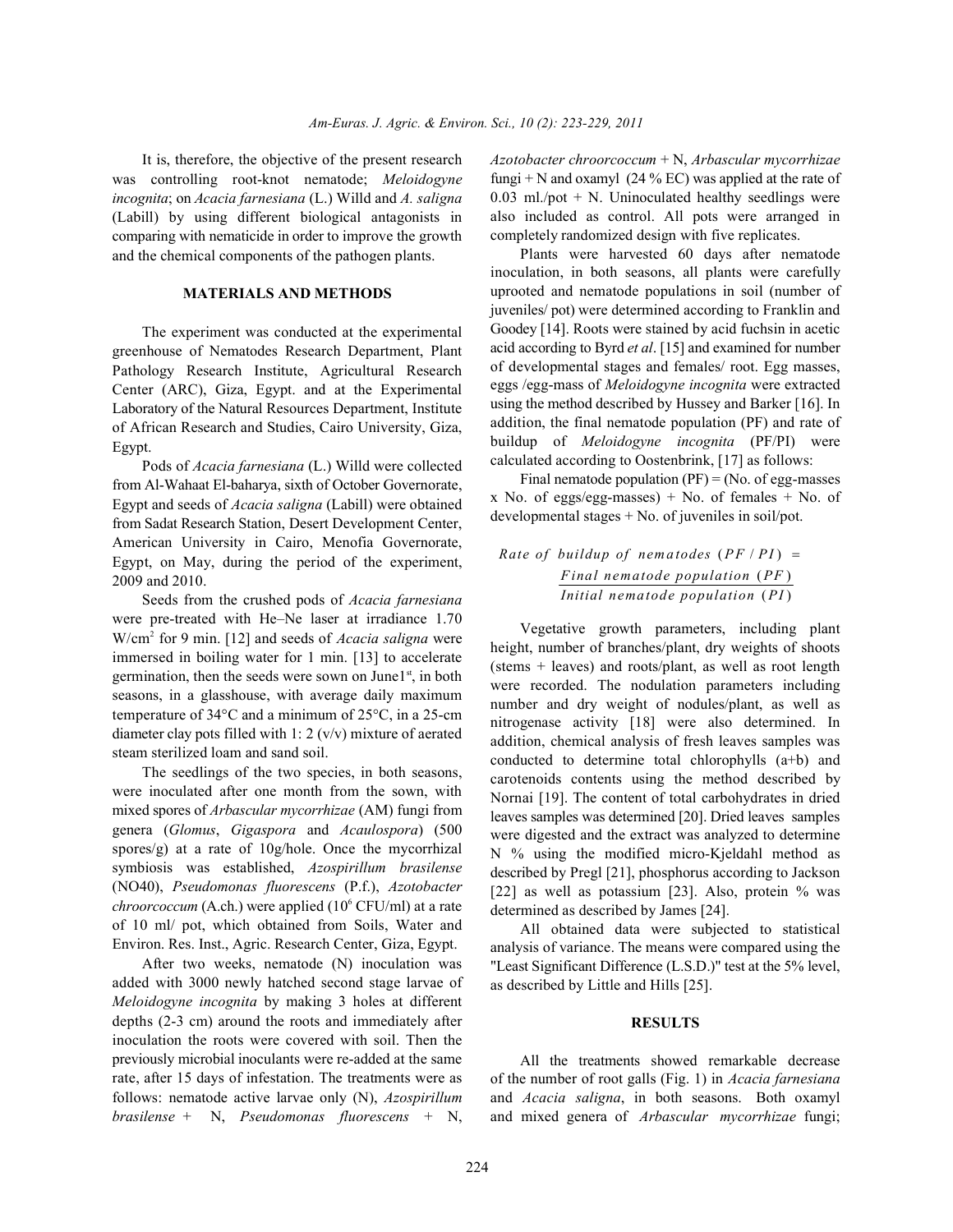

*Am-Euras. J. Agric. & Environ. Sci., 10 (2): 223-229, 2011*

Fig. 1: Effect of some bioagents and oxamyl treatments on number of galls/root in infected a) *Acacia farnesiana* and b) *Acacia saligna* plants infected by *M. Incognita* under greenhouse conditions during the seasons of 2009 and 2010.

(*Glomus*, *Gigaspora* and *Acaulospora*); performed the + leaves) and roots, as well as root length) of *Acacia* lowest galls numbers in *Acacia farnesiana*; reached to *farnesiana* and *Acacia saligna* compared to the control, 12 and 14, respectively, in season 2009 and reached to 10 in both seasons (Table 2). While, the applications of and 11, respectively, in season 2010, compared with the oxamyl and mixed genera of AM fungi had an adverse other treatments. The same trend was found in *Acacia* effect on vegetative growth parameters, followed by the *saligna* which reached to 22 and 29, respectively, in application of *Pseudomonas fluorescens*, *Azotobacter* season 2009 and reached to 18 and 25, respectively, in *chroorcoccum* and *Azospirillum brasilense* to the season 2010. Whereas, *Azospirillum brasilense* resulted pathogen plants of the two species, in both seasons. in the highest number of root galls in *Acacia farnesiana* Nodulation parameters (number of nodules, dry and *Acacia saligna* reached to 32 and 57, respectively, in weight of nodules and nitogenase activity) in the two season 2009 and reached to 23 and 53, respectively, in species significantly decreased as a result of inoculation season 2010. While *Pseudomonas flourescens* and with *M. incognita* compared to the control, in both *Azotobacter chroorcoccum* were occupied an seasons, (Tables 2, 3). Meanwhile, pathogen plants which intermediate position in decrease number of root galls. received oxamyl and mixed genera of AM fungi resulted Data in Table 1 showed that all tested treatments, in both in the highest nodulation parameters, followed by seasons, were effective in decreased the final nematode pathogen plants inoculated with *Pseudomonas* population and rate of buildup of root-knot nematode in *fluorescens*, *Azotobacter chroorcoccum* and *Azospirillum* both soil and roots, of the two species. Oxamyl and mixed *brasilense*, in both seasons. genera of AM fungi were the most effective treatments, Inoculation plants with *M. incognita*, in both whereas the least effective one was *Azospirillum* seasons, had the same trend on chemical components in *brasilense*. While, *Pseudomonas fluorescens* and the leaves (nitrogen, phosphorus, potassium and total *Azotobacter chroorcoccum* were occupied an carbohydrates percentages as well as total chlorophylls intermediate position. The same trend obtained with the  $(a+b)$  and carotenoids contents), of the two species effect on juveniles in soil and developmental stages, (Table 3). The addition of oxamyl and mixed genera of AM

reduced all vegetative growth parameters (plant height, *Pseudomonas fluorescens*, *Azotobacter chroorcoccum* number of branches/plant, dry weights of shoots (stems and *Azospirillum brasilense*, in both seasons.

females, egg-masses and eggs number in roots. fungi to the pathogen plants, caused significantly Analysis, in both seasons, indicated that the increased in chemical components in the leaves, followed inoculation with *Meloidogyne incognita* significantly by pathogens plants received the inoculum of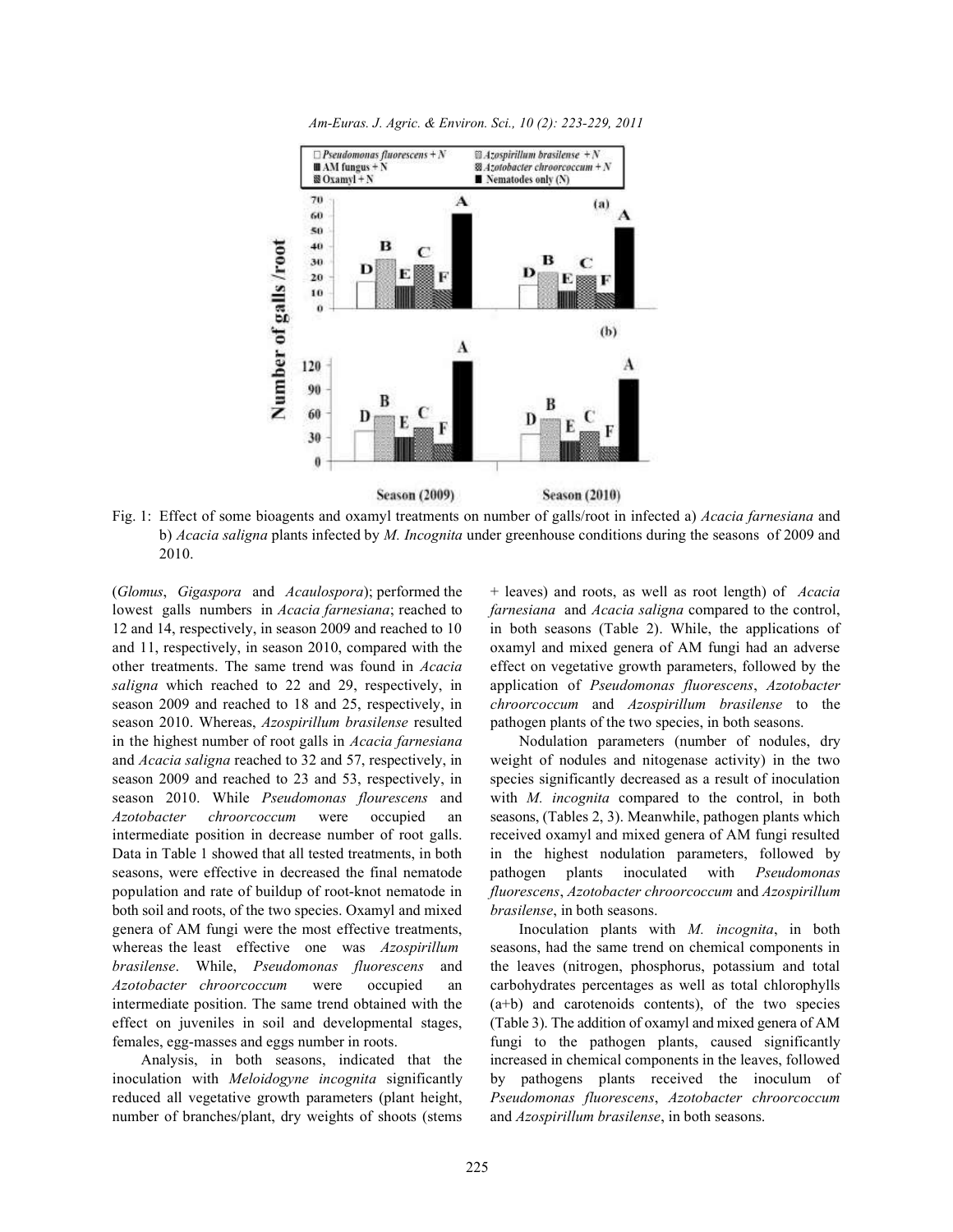## *Am-Euras. J. Agric. & Environ. Sci., 10 (2): 223-229, 2011*

Table 1: Effect of some bioagents and oxamyl treatments on reproduction and buildup of infected *Acacia* plants by *Meloidogyne incognita* under greenhouse conditions during the seasons of 2009 and 2010

|                                  | Nematode populations in Acacia farnesiana |               |         |        |                                        |             |         |                    |               |         |        |          |        |         |
|----------------------------------|-------------------------------------------|---------------|---------|--------|----------------------------------------|-------------|---------|--------------------|---------------|---------|--------|----------|--------|---------|
|                                  |                                           |               | Root    |        |                                        |             |         |                    | Root          |         |        |          |        |         |
|                                  | No. of                                    | No. of        |         | No. of | No. of                                 |             |         | No. of             | No. of        |         | No. of | No. of   |        |         |
|                                  | juveniles                                 | developmental | No. of  | egg-   | eggs/                                  |             | Buildup | juveniles          | developmental | No. of  | egg-   | eggs/    |        | BuildUp |
| Treatments                       | in soil/pot stages                        |               | females | masses | egg-mass                               | PF*         | (PF/PI) | in soil/pot stages |               | females | masses | egg-mass | PF*    | (PF/PI) |
|                                  | 1st                                       |               |         |        |                                        |             |         | 2nd                |               |         |        |          |        |         |
| Pseudomonas fluorescens+ N       | 100                                       | 24            | 17      | 15     | 175                                    | 2766        | 0.92    | 80                 | 18            | 15      | 13     | 161      | 2206   | 0.76    |
| $Azospirillumbrasilense + N$     | 360                                       | 35            | 32      | 26     | 245                                    | 6797        | 2.27    | 180                | 31            | 23      | 20     | 222      | 4674   | 1.56    |
| $AM$ fungi + N                   | 60                                        | 21            | 14      | 11     | 163                                    | 1888        | 0.63    | 40                 | 15            | 11      | 9      | 148      | 1398   | 0.47    |
| $Azotobacter \nchroorcoccum + N$ | 200                                       | 32            | 28      | 21     | 220                                    | 4880        | 1.63    | 120                | 23            | 21      | 18     | 195      | 3674   | 1.23    |
| $Oxamyl + N$                     | 40                                        | 14            | 12      | 9      | 160                                    | 1506        | 0.50    | 20                 | 12            | 10      | $\tau$ | 142      | 1036   | 0.35    |
| Nematodes only (N)               | 1100                                      | 72            | 61      | 56     | 310                                    | 18593       | 6.20    | 880                | 55            | 52      | 45     | 284      | 13767  | 4.59    |
| L.S.D. $(5\%)$                   | 17.80                                     | 2.30          | 1.60    | 1.70   | 2.90                                   | 274.70 0.09 |         | 18.90              | 2.80          | 1.9     | 1.80   | 5.20     | 292.80 | 0.11    |
|                                  |                                           |               |         |        | Nematode populations in Acacia saligna |             |         |                    |               |         |        |          |        |         |
|                                  | 1st                                       |               |         |        |                                        | 2nd         |         |                    |               |         |        |          |        |         |
| Pseudomonas fluorescens+ N       | 140                                       | 49            | 38      | 32     | 344                                    | 11235       | 3.75    | 120                | 37            | 34      | 29     | 320      | 9471   | 3.16    |
| $Azospirillumbrasilense + N$     | 300                                       | 63            | 57      | 50     | 382                                    | 19520       | 6.51    | 280                | 55            | 53      | 47     | 370      | 17778  | 5.93    |
| $AM$ fungi + N                   | 100                                       | 39            | 29      | 22     | 310                                    | 6988        | 2.33    | 80                 | 30            | 25      | 19     | 280      | 5455   | 1.82    |
| $Azotobacter \nchroorcoccum + N$ | 280                                       | 59            | 45      | 38     | 366                                    | 14292       | 4.76    | 220                | 46            | 32      | 27     | 348      | 9694   | 3.23    |
| $Oxamyl + N$                     | 60                                        | 35            | 22      | 19     | 190                                    | 3727        | 1.42    | 40                 | 32            | 18      | 15     | 175      | 2715   | 0.91    |
| Nematodes only (N)               | 2600                                      | 122           | 125     | 120    | 458                                    | 57807       | 19.27   | 2460               | 110           | 103     | 92     | 447      | 43797  | 14.60   |
| L.S.D. $(5\%)$                   | 18.70                                     | 3.20          | 5.90    | 2.10   | 15.30                                  | 789.10 0.65 |         | 29.40              | 4.80          | 1.9     | 3.70   | 16.60    | 211.8  | 0.89    |

 $PF* = Final$  nematode population.

Table 2: Effect of some bioagents and oxamyl treatments on growth parameters and dry weight of nodules/plant of infected Acacia plants by M. incognita under greenhouse conditions during the seasons of 2009 and 2010

|                                | Acacia farnesiana          |                 |                          |                 |                       |                 |                            | Acacia saligna  |                       |                 |                             |                 |  |  |
|--------------------------------|----------------------------|-----------------|--------------------------|-----------------|-----------------------|-----------------|----------------------------|-----------------|-----------------------|-----------------|-----------------------------|-----------------|--|--|
|                                | Plant height (cm)          |                 | Root length (cm)         |                 | No. of branches/plant |                 | Plant height (cm)          |                 | Root length (cm)      |                 | No. of branches/plant       |                 |  |  |
| Treatments                     | 1 <sup>st</sup>            | 2 <sup>nd</sup> | 1 <sup>st</sup>          | 2 <sup>nd</sup> | 1 <sup>st</sup>       | 2 <sup>nd</sup> | 1 <sup>st</sup>            | 2 <sup>nd</sup> | 1 <sup>st</sup>       | 2 <sup>nd</sup> | 1 <sup>st</sup>             | 2 <sup>nd</sup> |  |  |
| Pseudomonas fluorescens+ N     | 68.00                      | 74.33           | 53.00                    | 58.00           | 8.00                  | 10.33           | 56.33                      | 59.00           | 23.17                 | 25.00           | 21.33                       | 24.00           |  |  |
| $Azospirillumbrasilense + N$   | 45.00                      | 49.33           | 42.33                    | 46.67           | 4.67                  | 5.33            | 48.00                      | 49.67           | 15.50                 | 17.00           | 10.67                       | 12.00           |  |  |
| $AM$ fungi + N                 | 87.33                      | 91.00           | 59.00                    | 66.00           | 10.67                 | 13.67           | 63.00                      | 66.33           | 26.50                 | 28.67           | 26.00                       | 29.67           |  |  |
| $Azotobacter$ chroorcoccum + N | 50.33                      | 55.33           | 47.33                    | 52.33           | 6.00                  | 7.00            | 51.67                      | 53.33           | 19.67                 | 22.33           | 13.00                       | 19.00           |  |  |
| $Oxamvl + N$                   | 87.67                      | 91.67           | 59.67                    | 66.33           | 11.33                 | 14.33           | 63.67                      | 67.00           | 27.83                 | 29.17           | 26.33                       | 30.33           |  |  |
| Nematodes only (N)             | 35.67                      | 38.00           | 28.00                    | 34.33           | 1.67                  | 2.67            | 23.00                      | 27.33           | 9.33                  | 12.00           | 7.00                        | 9.67            |  |  |
| Control                        | 88.33                      | 92.33           | 60.33                    | 67.33           | 12.67                 | 15.00           | 64.33                      | 67.67           | 28.33                 | 30.67           | 27.33                       | 31.00           |  |  |
| L.S.D. $(5\%)$                 | 2.47                       | 2.22            | 2.69                     | 1.62            | 0.60                  | 0.98            | 3.45                       | 2.61            | 2.37                  | 2.18            | 1.83                        | 1.14            |  |  |
|                                | Dry weight                 |                 | Dry weight               |                 | Dry weight            |                 | Dry weight                 |                 | Dry weight            |                 | Dry weight                  |                 |  |  |
|                                | of shoots $(g/$ plant)     |                 | of roots $(g/$ plant)    |                 | of nodules (g/plant)  |                 | of shoots $(g/$ plant)     |                 | of roots $(g/$ plant) |                 | of nodules (g/plant)        |                 |  |  |
|                                | -------------------<br>1st | 2nd             | -----------------<br>1st | 2nd             | 1st                   | 2nd             | -------------------<br>1st | 2nd             | 1st                   | 2nd             | --------------------<br>1st | 2nd             |  |  |
| Pseudomonas fluorescens+ N     | 16.70                      | 19.94           | 14.98                    | 16.40           | 0.40                  | 0.43            | 9.33                       | 10.63           | 6.98                  | 7.67            | 0.24                        | 0.29            |  |  |
| Azospirillum brasilense $+N$   | 9.79                       | 11.64           | 10.77                    | 12.00           | 0.28                  | 0.32            | 5.23                       | 6.17            | 3.67                  | 4.03            | 0.16                        | 0.19            |  |  |
| AM fungi + $N$                 | 17.90                      | 21.93           | 17.12                    | 18.00           | 0.47                  | 0.50            | 11.00                      | 11.50           | 8.00                  | 9.50            | 0.26                        | 0.32            |  |  |
| Azotobacter chroorcoccum + N   | 13.38                      | 14.81           | 13.35                    | 15.00           | 0.33                  | 0.39            | 7.07                       | 8.68            | 5.03                  | 5.82            | 0.19                        | 0.22            |  |  |
| $Oxamvl + N$                   | 18.33                      | 22.04           | 17.73                    | 18.95           | 0.47                  | 0.51            | 11.30                      | 11.87           | 8.87                  | 10.00           | 0.26                        | 0.32            |  |  |
| Nematodes only (N)             | 4.85                       | 7.33            | 6.40                     | 7.92            | 0.07                  | 0.10            | 3.83                       | 4.40            | 1.98                  | 2.60            | 0.05                        | 0.06            |  |  |
| Control                        | 19.03                      | 22.65           | 18.13                    | 19.33           | 0.50                  | 0.54            | 11.73                      | 12.40           | 9.03                  | 10.87           | 0.32                        | 0.36            |  |  |
| L.S.D. $(5\%)$                 | 0.96                       | 1.00            | 0.92                     | 1.45            | 0.05                  | 0.04            | 0.94                       | 0.47            | 0.66                  | 0.71            | 0.01                        | 0.02            |  |  |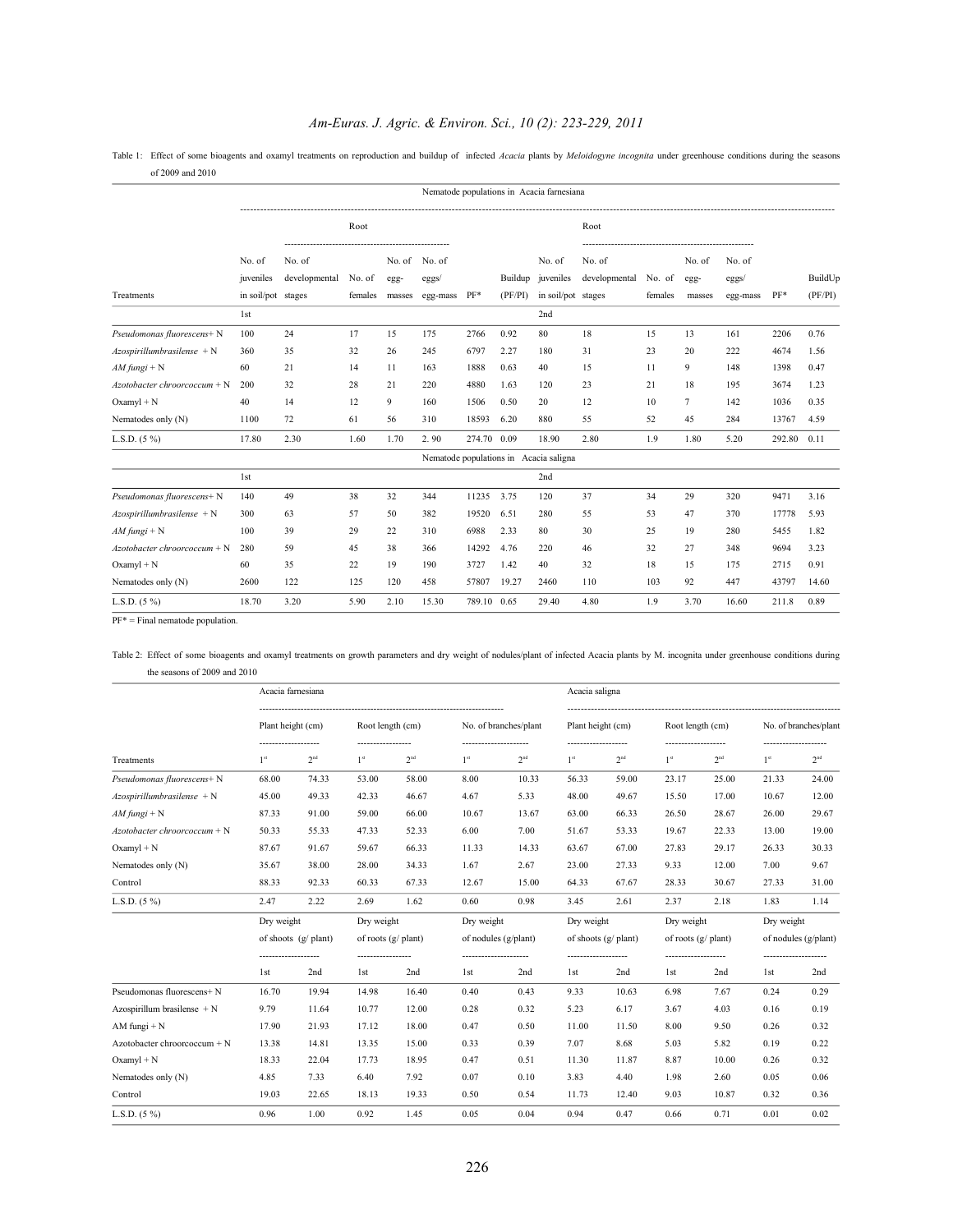#### *Am-Euras. J. Agric. & Environ. Sci., 10 (2): 223-229, 2011*

Table 3: Effect of some bioagents and oxamyl treatments on number of nodules/plant, nitrogenase activity, and chemical components in the leaves of infected *Acacia* plants by *M. incognita* under greenhouse conditions during the seasons of 2009 and 2010.

|                               | Acacia farnesiana                |                 |                                                                     |                                                    |                                     |                 |                                  | Acacia saligna     |                                                                     |                                                  |                                     |                 |  |
|-------------------------------|----------------------------------|-----------------|---------------------------------------------------------------------|----------------------------------------------------|-------------------------------------|-----------------|----------------------------------|--------------------|---------------------------------------------------------------------|--------------------------------------------------|-------------------------------------|-----------------|--|
|                               | Number of<br>nodules/plant       |                 | Nitrogenase activity<br>(mol. $C_2H_4/g$<br>dry weight nodules /hr) |                                                    | Protien %                           |                 | Number of<br>nodules/plant       |                    | Nitrogenase activity<br>(mol. $C_2H_4/g$<br>dry weight nodules /hr) |                                                  | Protien %                           |                 |  |
| Treatments                    | -------------<br>1 <sup>st</sup> | 2 <sup>nd</sup> | 1 <sup>st</sup>                                                     | -------------------------------<br>2 <sup>nd</sup> | ----------------<br>1 <sup>st</sup> | 2 <sup>nd</sup> | -------------<br>1 <sup>st</sup> | 2 <sup>nd</sup>    | 1 <sup>st</sup>                                                     | -----------------------------<br>2 <sup>nd</sup> | 1 <sup>st</sup>                     | $2^{\rm nd}$    |  |
| Pseudomonas fluorescens + N   | 25.33                            | 29.00           | 67.89                                                               | 73.36                                              | 20.85                               | 21.69           | 18.67                            | 19.33              | 52.23                                                               | 55.20                                            | 17.04                               | 18.77           |  |
| $Azospirillum brasilense + N$ | 16.67                            | 20.67           | 40.42                                                               | 49.66                                              | 17.10                               | 17.94           | 12.33                            | 14.67              | 36.07                                                               | 41.29                                            | 11.27                               | 12.50           |  |
| $AM$ fungus + $N$             | 27.00                            | 31.00           | 75.56                                                               | 80.84                                              | 21.60                               | 22.71           | 19.67                            | 20.33              | 55.63                                                               | 60.75                                            | 18.11                               | 19.31           |  |
| Azotobacter chroorcoccum + N  | 23.67                            | 26.67           | 60.25                                                               | 68.23                                              | 18.31                               | 19.29           | 17.00                            | 18.33              | 46.83                                                               | 48.93                                            | 12.42                               | 13.56           |  |
| $Oxamvl + N$                  | 27.33                            | 31.33           | 76.13                                                               | 81.13                                              | 22.60                               | 23.67           | 20.00                            | 20.67              | 56.14                                                               | 61.04                                            | 22.21                               | 22.52           |  |
| Nematodes only (N)            | 7.00                             | 10.33           | 10.01                                                               | 12.09                                              | 14.52                               | 15.44           | 4.00                             | 6.33               | 6.79                                                                | 7.42                                             | 8.86                                | 9.77            |  |
| Control                       | 28.00                            | 31.67           | 77.46                                                               | 83.24                                              | 23.58                               | 24.67           | 20.67                            | 21.00              | 59.15                                                               | 64.90                                            | 22.61                               | 23.65           |  |
| L.S.D. $(5\%)$                | 1.53                             | 1.74            | 4.07                                                                | 2.63                                               | 0.50                                | 0.13            | 0.73                             | 1.05               | 2.75                                                                | 2.00                                             | 0.40                                | 0.29            |  |
|                               | $\mathbf N$                      |                 | P                                                                   |                                                    | $\rm K$                             |                 | N                                |                    | $\mathbf{P}$                                                        |                                                  | K                                   |                 |  |
|                               | (% of dry weight)                |                 | (% of dry weight)                                                   |                                                    | (% of dry weight)                   |                 | (% of dry weight)                |                    | (% of dry weight)                                                   |                                                  | (% of dry weight)                   |                 |  |
|                               | 1 <sup>st</sup>                  | 2 <sup>nd</sup> | 1 <sup>st</sup>                                                     | 2 <sup>nd</sup>                                    | 1 <sup>st</sup>                     | 2 <sup>nd</sup> | 1 <sup>st</sup>                  | 2 <sup>nd</sup>    | 1 <sup>st</sup>                                                     | 2 <sup>nd</sup>                                  | 1 <sup>st</sup>                     | 2 <sup>nd</sup> |  |
| Pseudomonas fluorescens + N   | 3.34                             | 3.47 D          | 0.25                                                                | 0.28                                               | 1.49                                | 1.72            | 2.73                             | 3.00               | 0.20                                                                | 0.25                                             | 1.32                                | 1.41            |  |
| $Azospirillum brasilense + N$ | 2.74                             | 2.87F           | 0.22                                                                | 0.23                                               | 1.25                                | 1.32            | 1.80                             | 2.00               | 0.15                                                                | 0.19                                             | 1.18                                | 1.23            |  |
| $AM$ fungus + $N$             | 3.46                             | 3.63 C          | 0.26                                                                | 0.29                                               | 1.57                                | 1.88            | 2.90                             | 3.09               | 0.22                                                                | 0.26                                             | 1.39                                | 1.45            |  |
| Azotobacter chroorcoccum +N   | 2.93                             | 3.09 E          | 0.24                                                                | 0.26                                               | 1.36                                | 1.44            | 1.99                             | 2.17               | 0.18                                                                | 0.22                                             | 1.25                                | 1.29            |  |
| $Oxamyl + N$                  | 3.62                             | 3.79 B          | 0.30                                                                | 0.33                                               | 1.73                                | 1.93            | 3.55                             | 3.60               | 0.27                                                                | 0.31                                             | 1.42                                | 1.49            |  |
| Nematodes only (N)            | 2.32                             | 2.47 G          | 0.16                                                                | 0.18                                               | 0.99                                | 1.04            | 1.42                             | 1.56               | 0.10                                                                | 0.15                                             | 0.89                                | 0.93            |  |
| Control                       | 3.77                             | 3.95 A          | 0.35                                                                | 0.39                                               | 1.92                                | 1.97            | 3.62                             | 3.78               | 0.29                                                                | 0.34                                             | 1.47                                | 1.53            |  |
| L.S.D. $(5\%)$                | 0.08                             | 0.02            | 0.02                                                                | 0.02                                               | 0.03                                | 0.03            | 0.06                             | 0.05               | 0.02                                                                | 0.02                                             | 0.03                                | 0.03            |  |
|                               | Total chlorophylls               |                 |                                                                     |                                                    |                                     |                 |                                  | Total chlorophylls |                                                                     |                                                  |                                     |                 |  |
|                               | $(a+b)$ content                  |                 | Carotenoids content                                                 |                                                    | Total carbohydrates                 |                 | $(a+b)$ content                  |                    | Carotenoids content                                                 |                                                  | Total carbohydrates                 |                 |  |
|                               | (mg/g fresh weight)              |                 | (mg/g fresh weight)                                                 |                                                    | (% of dry weight)                   |                 | (mg/g fresh weight)              |                    | (mg/g fresh weight)                                                 |                                                  | (% of dry weight)                   |                 |  |
|                               | 1 <sup>st</sup>                  | 2 <sup>nd</sup> | 1 <sup>st</sup>                                                     | 2 <sup>nd</sup>                                    | 1 <sup>st</sup>                     | 2 <sup>nd</sup> | 1 <sup>st</sup>                  | 2 <sup>nd</sup>    | -------------------<br>1 <sup>st</sup>                              | 2 <sup>nd</sup>                                  | ----------------<br>1 <sup>st</sup> | 2 <sup>nd</sup> |  |
| Pseudomonas fluorescens + N   | 2.67                             | 2.75            | 1.31                                                                | 1.35                                               | 17.03                               | 19.23           | 1.36                             | 1.47               | 0.67                                                                | 0.72                                             | 12.67                               | 15.07           |  |
| $Azospirillum brasilense + N$ | 1.27                             | 1.31            | 0.63                                                                | 0.63                                               | 13.30                               | 14.93           | 1.10                             | 1.15               | 0.53                                                                | 0.57                                             | 9.73                                | 10.90           |  |
| $AM$ fungus + $N$             | 2.83                             | 2.88            | 1.36                                                                | 1.41                                               | 20.17                               | 23.13           | 1.47                             | 1.53               | 0.68                                                                | 0.73                                             | 15.23                               | 17.07           |  |
| Azotobacter chroorcoccum + N  | 2.24                             | 2.32            | 1.11                                                                | 1.13                                               | 15.00                               | 17.80           | 1.28                             | 1.37               | 0.63                                                                | 0.68                                             | 11.57                               | 13.47           |  |
| $Oxamyl + N$                  | 2.88                             | 2.92            | 1.39                                                                | 1.43                                               | 20.83                               | 23.73           | 1.49                             | 1.54               | 0.71                                                                | 0.75                                             | 15.87                               | 17.80           |  |
| Nematodes only (N)            | 0.54                             | 0.67            | 0.23                                                                | 0.31                                               | 6.87                                | 7.80            | 0.41                             | 0.45               | 0.18                                                                | 0.23                                             | 4.97                                | 6.07            |  |
| Control                       | 2.90                             | 2.94            | 1.39                                                                | 1.44                                               | 21.47                               | 24.50           | 1.50                             | 1.56               | 0.72                                                                | 0.76                                             | 16.43                               | 18.13           |  |
| L.S.D. $(5\%)$                | 0.05                             | 0.05            | 0.02                                                                | 0.02                                               | 1.11                                | 1.02            | 0.04                             | 0.04               | 0.02                                                                | 0.02                                             | 1.43                                | 1.27            |  |

greenhouse conditions, AM fungi in both *Acacia* roots (*Psudomonas fluorescens*, *Azotobacter chroococcum and* had an effect on decreasing the final *M. incognita Azospirillum brasilense* ) inhibited egg hatching and population and the rate of nematode buildup. The killed juveniles by producing wide variety of antibiotics, physiological and biochemical changes caused by siderophores, hydrolytic enzymes, organic compounds, mycorrhizal fungi in the host plant generally reduce the HCN, phenol oxidation and protease [32, 33]. severity of nematode population [26]. AMf inoculation Our results indicated that the inoculation of increased also, phosphate-solubilizing microorganisms AM fungi reduced plant stress caused by that cause an inhibitory effect on nematode development *Meloidogyne incognita* and increased plant growth, through releasing organic acids which are often nodulation parameters as well as chemical components. accompanied with the release of other metabolites, mainly Morphological root changes in mycorrhiza treated plants siderophores, phytohormones and lytic enzymes [27, 28]. led to increasing the absorptive surface area of the whole In addition, the increased phenolic compounds, host root system to water and mineral nutrients supply, phytoalexins, lignin, phenols, sugars and amino acids

**DISCUSSION** (phenylalanine and serine) in mycorrhiza treated plants Among the 4 biocontrol agents tested under plant defense mechanism [29-31]. Also, PGPR strains have been suggested to play an important role in the

particularly P, so that can improve biological  $N_2$ -fixation in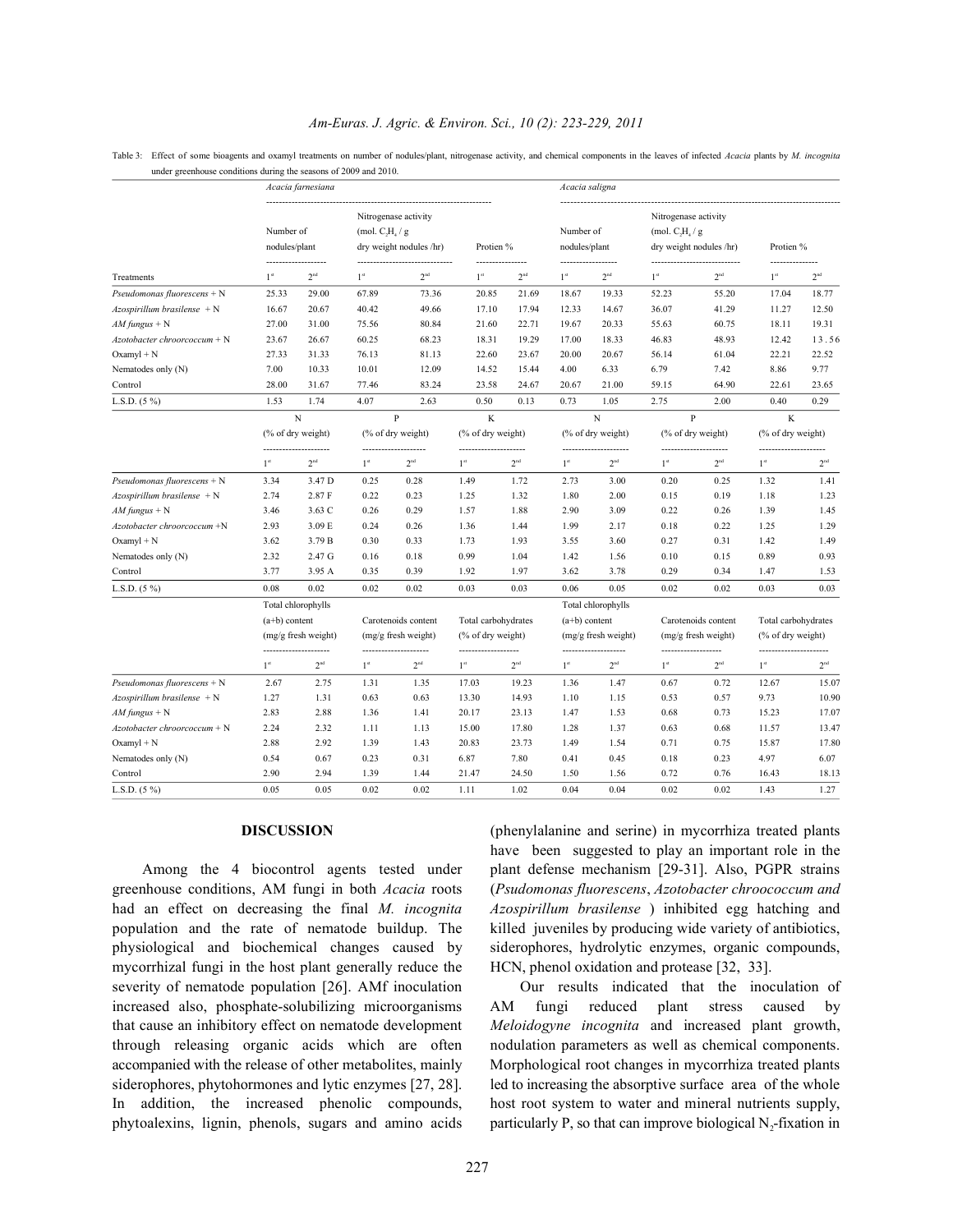legumes and increase the number of nodulation sites and 7. Serfoji, P., S. Rajeshkumar and T. Selvaraj, 2010. consequently the number of nodules per plant [34- 38]. *Psudomonas fluorescens*, *Azotobacter chroococcum and Azospirillum brasilense* may also improve plant growth, nodulation parameters as well as chemical components by the production of biologically active substances of growth hormones (IAA, gibberellins and auxins) [39], or by converting unavailable minerals and organic compounds into forms available to plants [40]. In addition, PGPR strains usually have been found to increase the root length and root biomass and this better developed root system may increases the mineral uptake in plants [41, 42].

### **CONCLUSION**

*Meloidogyne incognita* on *Acacia farnesiana* and *Acacia saligna* can be controlled in order to improve growth characters and chemical components in pathogened plants by using mixed genera of *Arbascular mycorrhizae* fungi (*Glomus*, *Gigaspora* and *Acaulospora*) instead of nematicides that cause severe pollution of ecosystems.

## **REFERENCES**

- 1. Duponnois, R., K. Senghor, J. Thioulouse and A.M. Bâ, 1999. Susceptibility of several sahelian Acacia to *Meloidogyne javanica* (Treub) Chitw, Agroforestry Systems, 46: 123-130.
- 2. Founoune, H., R. Duponnois and A.M. Bâ, 2002. Ectomycorrhization of *Acacia mangium*, Willd. and *Acacia holosericea*, A. Cunn. ex G. Don in Senegal. Impact on plant growth, populations of indigenous symbiotic microorganisms and plant parasitic nematodes. J. Arid. Environments, 50: 325-332.
- 3. Gal, S.W. and Y.J. Choi, 2003. Isolation and characterization of salt tolerance rhizobia from Acacia root nodules. Agric. Chem. Biotechnol., 46: 58-62.
- 4. Duponnois, R., P. Cadet, K. Senghor and B. Sougoufara, 1997. Sensibilité de plusieurs acacias australiens au nématode à galles *Meloidogyne javanica*. Ann. for Sci., 54: 179-188.
- 5. Oka, Y., H. Koltai, M. Bar-Eyal, M. Mor, E. Sharon, I. Chet and Y. Spiegel, 2000. New strategies for the control of plant parasitic nematodes. Pest Manage. Sci., 56: 983-988.
- 6. Duponnois, R. and C. Plenchette, 2003. A mycorrhiza helper bacterium enhances ectomycorrhizal and endomycorrhizal symbiosis of Australian Acacia species. Mycorrhiza, 13: 85-91.
- Management of root-knot nematode, *Meloidogyne incognita* on tomato cv. Pusa Ruby by using vermicompost, AM fungus, *Glomus aggregatum* and mycorrhiza helper bacterium, *Bacillus coagulans*, J. Agric. Technol., 6 : 37-45.
- 8. Siddiqui, Z.A. and U. Shakeel, 2009. Biocontrol of wilt disease complex of pigeon pea (*Cajanus cajan* (L.) Millsp.) by isolates of *Pseudomonas* spp. African J. Plant Sci., 31: 010-012.
- 9. Ashoub, A.H. and M.T. Amara, 2010. Biocontrol Activity of Some Bacterial Genera Against Root-Knot nematode, *Meloidogyne incognita*. J. American Sci., 6: 321-328.
- 10. Shamseldin, A., M.H. El-Sheikh, H.S.A. Hassan and S.S. Kabeil, 2010. Microbial bio-fertilization approaches to improve yield and quality of Washington Navel orange and reducing the survival of nematode in the soil. J. American Sci., 6 : 264- 271.
- 11. Siddiqui, Z.A. and K. Futai, 2009. Biocontrol of *Meloidogyne incognita* on tomato using antagonistic fungi, plant-growth-promoting rhizobacteria and cattle manure. Society of chemical industry Pest Manag Sci., 65: 943-948.
- 12. Soliman, A.Sh. and M.A. Harith, 2010. Effects of Laser Biostimulation on Germination of *Acacia farnesiana* (L.) Willd. ISHS Acta Horticulturae, 854: 41-50. XIII International Conference on Medicinal and Aromatic Plants.
- 13. Glossop, B.L., 1980. Germination responses of thirteen legume species to boiling. Alcoa of Australia Ltd. Environ. Res. Bull., 5: 1-8.
- 14. Franklin, M.T. and J.B. Goodey, 1957. A cotton-blue lactophenol technique for mounting plant parasitic nematodes. J. Helminthological Abstracts, 23: 175-178.
- 15. Byrd, D.W., T. Kirkpatrick and K.R. Barker, 1983. An improved technique for cleaning and staining plant tissues for detection of nematodes. J. Nematol., 15: 142-143.
- 16. Hussey, R.S. and K.R. Barker, 1973. A comparison on methods of collecting inocula of *Meloidogyne* spp. including a new technique. Plant Dis. Reptr., 57: 1925-1928.
- 17. Oostenbrink, M., 1966. Major characteristics of the relation between nematodes and plants. Meded. Landbouwhogesch, Wageningen, 66: 46.
- 18. Somasegaran, P. and H.J. Hoben, 1985. Methods in Legume-Rhizobium Technology. NIFTAL Project, Dept. of Agron. and Soil Sci., College of Tropical Agric. and Human Res., Hawaii Univ., USA, pp: 4-12.